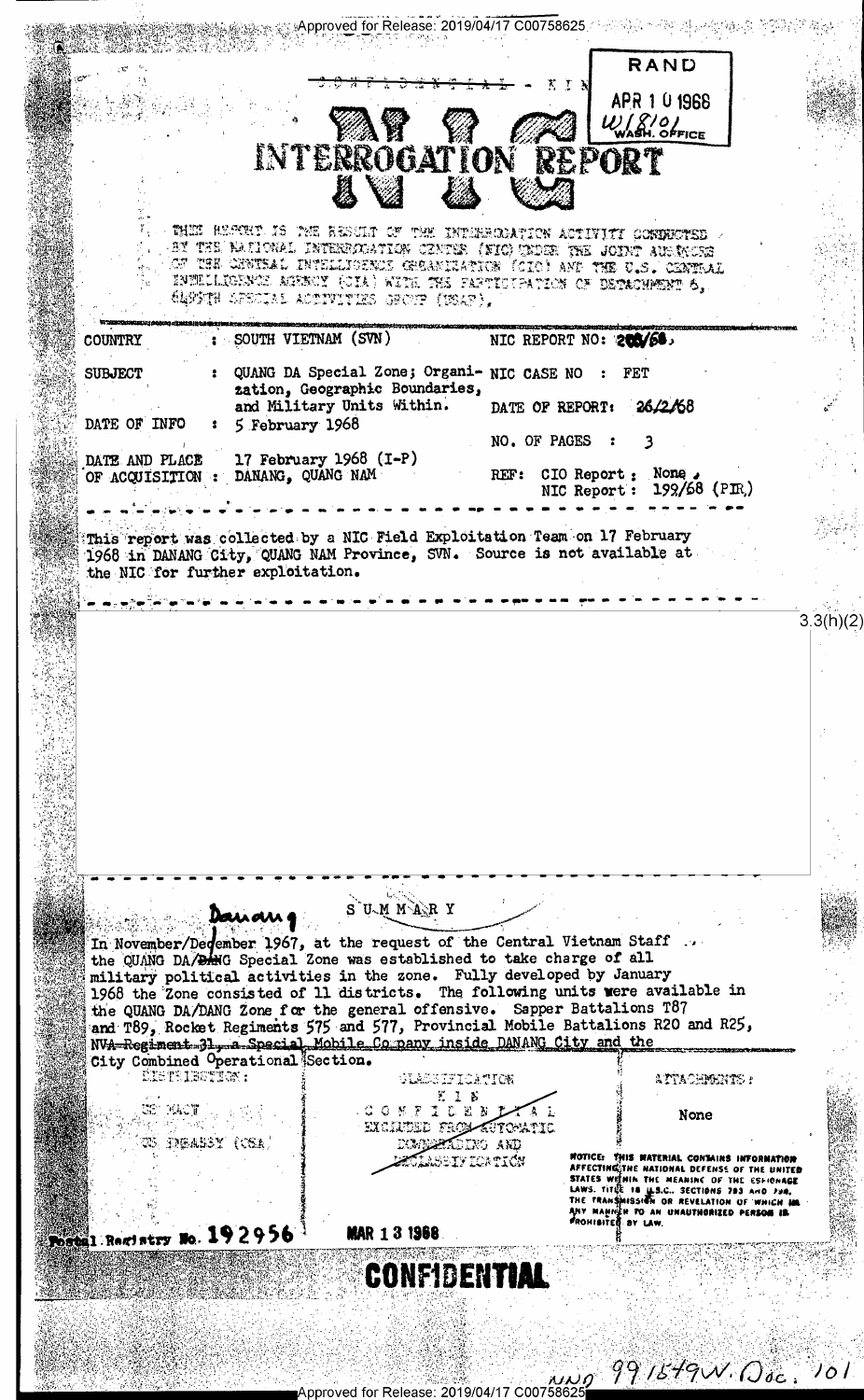Approved for Release: 2019/04/17 C00758625

NIC REPORT NO: 20846

Ŧ ᠊<del>᠐᠄᠗᠂</del>Ň

KIN

Page 2

 $3.3(h)(2)$ 

The QUANG DA-DANANG Special Zone was established during November and December 1967 to take charge of all military/political activities within the zone at the request of the Central Vietnam (TRUONG BO) Staff, an organization which ranks over VIET CONG (VC) Military Region V. Its creation was a response to the large and modern character of the Government of Vietnam and Allied forces in the area, including the large installations in DANANG Municipality. Considered fully developed by January 1968, the Special Zone is composed of 11<br>Districts: VC HOA VANG, DIEN BAN, DAI UC, DUY XUYEN, TAY GIANG, BAC GIANG, NAM GIANG, HOI and Districts 1, 2 and 3. District 1 runs from the HUE conjunction to THUY TU, District 2 falls within DANANG Municipality, and District 3 comprises the DONG GIANG area of NHON NUOC. TAY GIANG, BAC GIANG and NAM GIANG are newly created districts which the VC established in the mountainous areas and are bounded by the THUONG DUC River. Of the 11 districts, District 2 is considered as the most critical. The VC cadres of District 2 will compose the DANANG Administrative Committee if the VC succeed in their offensive.

The Special Zone has both a headquarters base command staff and a mobile staff. The mobile staff is composed of about 20 officers who have one 15-watt radio, and who operate in DUY XUYEN, DAI LOC, and GO NOI areas. The command level, located at QUE SON Mountain, DUY XUYEN, is staffed by the following personnel.

A. HO PHUOC, political officer of field grade rank, also a committee member of Military Region 5.

B. Colonel VO THU, aka NGOC, Chief of the C. Senior Colonel HOE, Assistant Chief. Colonel VO THU, aka NGOC, Chief of the Special Zone.

D. Major DUC, Chief of Staff.

 $2.$ 

E. Major HOAN, Chief of the Staff Section.

F. Lieutenant Colonel DU, Chief of the Bolitical Section. G. Chief of the Rear Service Section (name unknown).

≒Κ.  $\mathbf{I} \cdot \mathbf{N}$